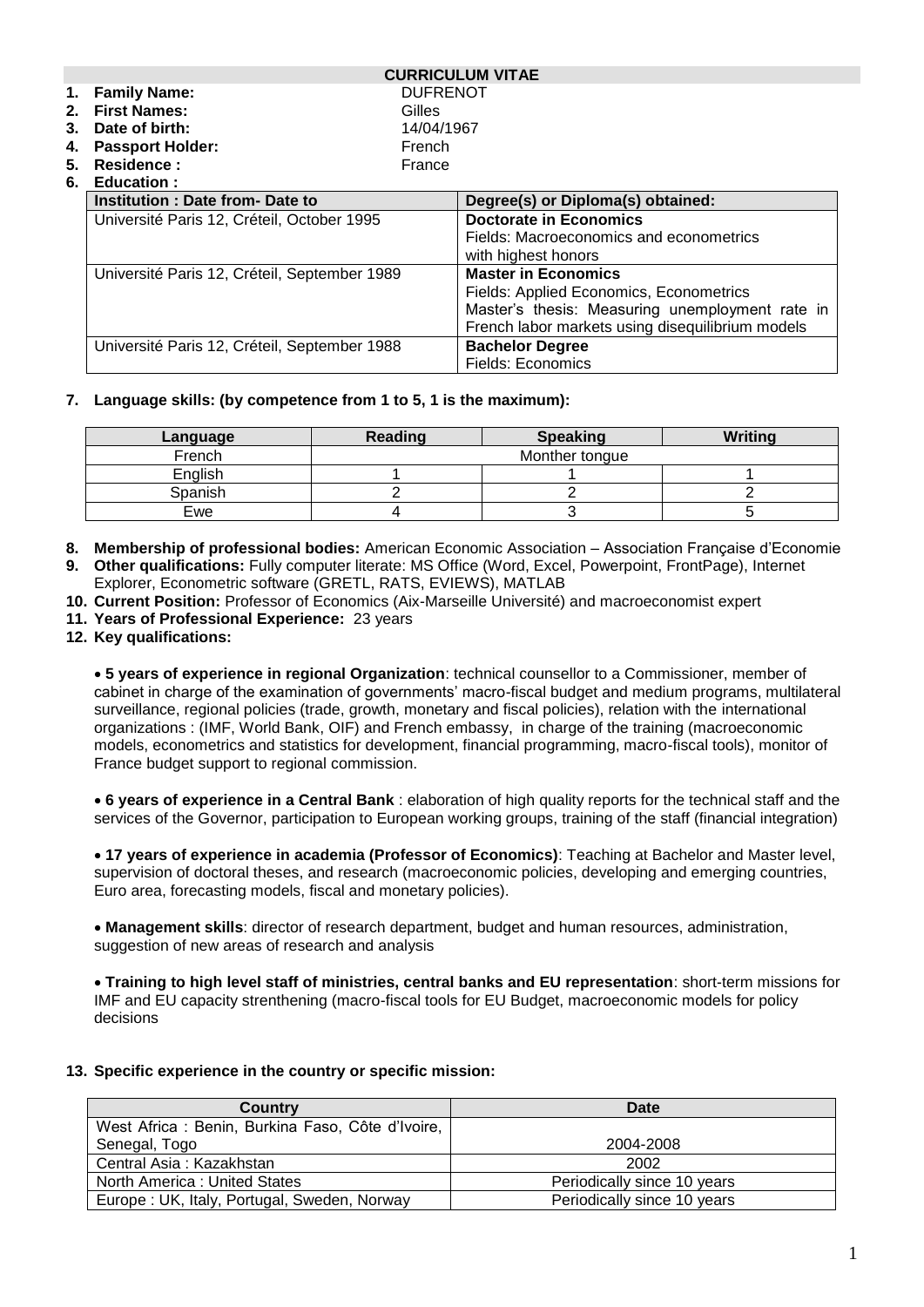### **14. Professional Experience:**

| ompany<br>sition<br>Date<br>Pos.<br><b>Descrir</b><br>riptior.<br>Location |  |  |  |
|----------------------------------------------------------------------------|--|--|--|
|                                                                            |  |  |  |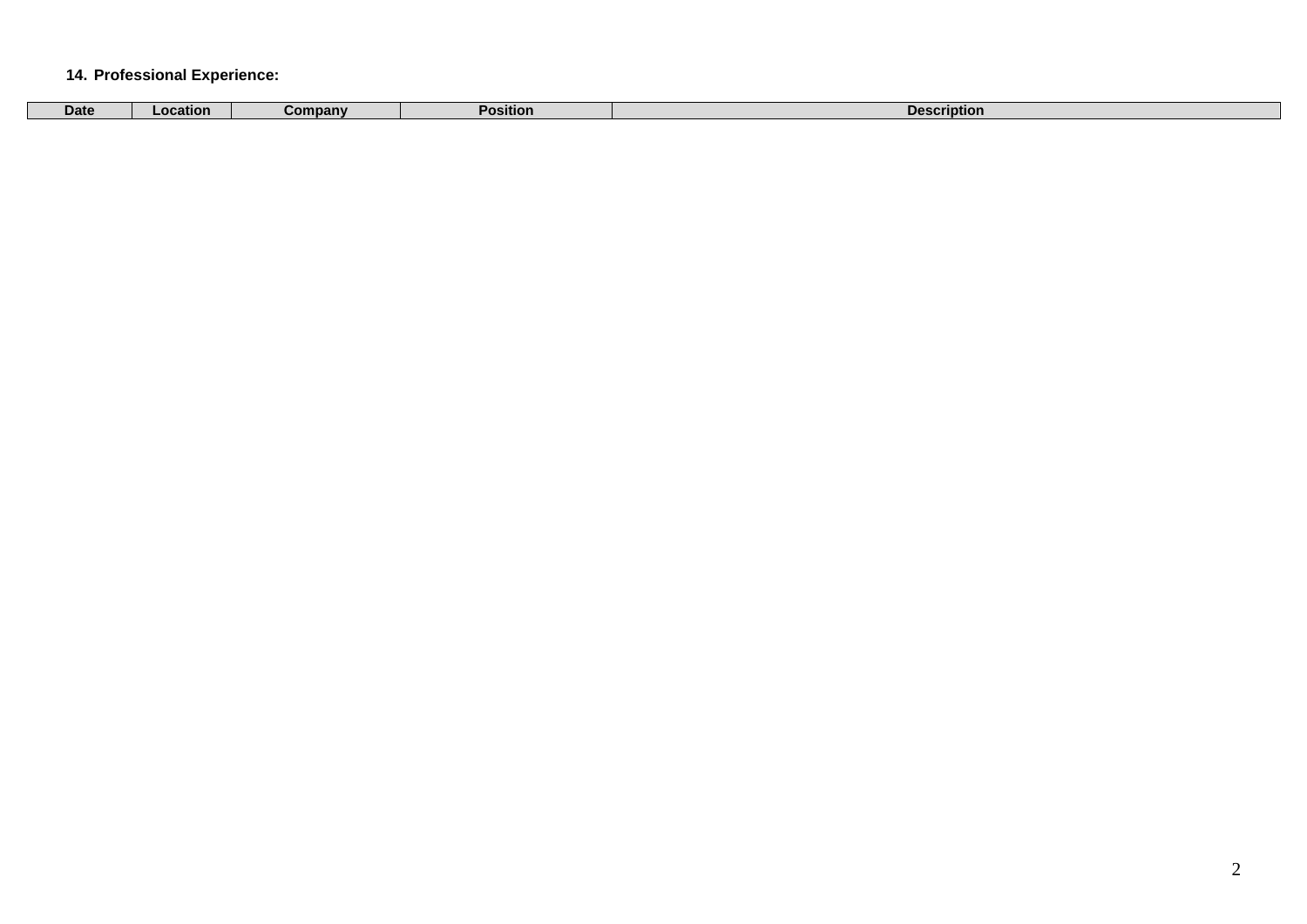| <b>Date</b>          | Location                                   | Company                                                                               | <b>Position</b>                                                                                               | <b>Description</b>                                                                                                                                                                                                                                                                                                                                                                                                                                                                                                                                                                                 |
|----------------------|--------------------------------------------|---------------------------------------------------------------------------------------|---------------------------------------------------------------------------------------------------------------|----------------------------------------------------------------------------------------------------------------------------------------------------------------------------------------------------------------------------------------------------------------------------------------------------------------------------------------------------------------------------------------------------------------------------------------------------------------------------------------------------------------------------------------------------------------------------------------------------|
| $2009 -$<br>present  | Aix-<br>Marseille<br>France                | Aix-Marseille<br>Université                                                           | <b>Professor of Economics</b>                                                                                 | Research (macroeconomics, econometrics, economic modelling) and Teaching<br>•Macro-fiscal forecasting in open economies (econometric models, scenarios and<br>simulation of policies)<br>• Fiscal policy and growth (empirical estimates of fiscal multipliers, fiscal rules)<br>•Monetary and growth policies, devloping and emerging countries (financial                                                                                                                                                                                                                                        |
|                      |                                            |                                                                                       |                                                                                                               | economics)<br>• Supervision of PhD theses (monetary policy, development economics, euro area)                                                                                                                                                                                                                                                                                                                                                                                                                                                                                                      |
| 2018/01 -<br>Present | <b>Brussels</b><br>Belgium                 | ADE (Analysis for<br>Economic Decision)<br>consulting company                         | <b>Short-term expert for MKS</b><br>(EU strenthening capacity<br>program)                                     | Technical assistance in macro-fiscal framework design (short-term expertise)<br>(EU Commission Staff - Internal Aid Cooperation Staff)<br>• Fiscal analysis for development projects, budget support and debt sustainability<br>•Macroeconomics for development (Financial Programming Policies, forecasts of<br>macroeconomic account including Government financial operations, design of a<br>macro-fiscal program),                                                                                                                                                                            |
| 2009-2015            | Paris<br>France                            | Banque de France                                                                      | <b>Consultant</b>                                                                                             | Directorate: General Economics and International Relations<br>• Division: Business conditions and macroeconomic forecasting : (i) policy papers on fiscal<br>policies in the EU countries, debt and growth policies, determinants of sovereign spreads,<br>business cycle asymmetries; (ii) participation in Annual meeting of the fiscal policy<br>working group at Banca d'Italia,<br>· Division: Economics and international relations : (i) training courses to the staff (applied<br>econometrics), (ii) policy papers on financial integration in Europe and in the developing<br>countries. |
| 2004-2008            | Ouaga<br>-dougou<br><b>Burkina</b><br>Faso | <b>West African</b><br>Economic and<br><b>Monetary Union</b><br>Commission<br>(WAEMU) | <b>Technical counsellor and</b><br>counsellor to the<br><b>Commissioner in charge</b><br>of economic policies | French technical assistance to the WAEMU Commission<br>• Counsellor of the Commissioner and member of the Commissioner's cabinet<br>• Macroeconomic and fiscal forecasts of the WAEMU countries<br>• Examination of the countries pluri-annual macro-fiscal and financial programs<br>• Participation in the elaboration of new macro/fiscal criteria (multilateral<br>surveillance)<br>• Participation in IMF, World Bank annual meetings                                                                                                                                                         |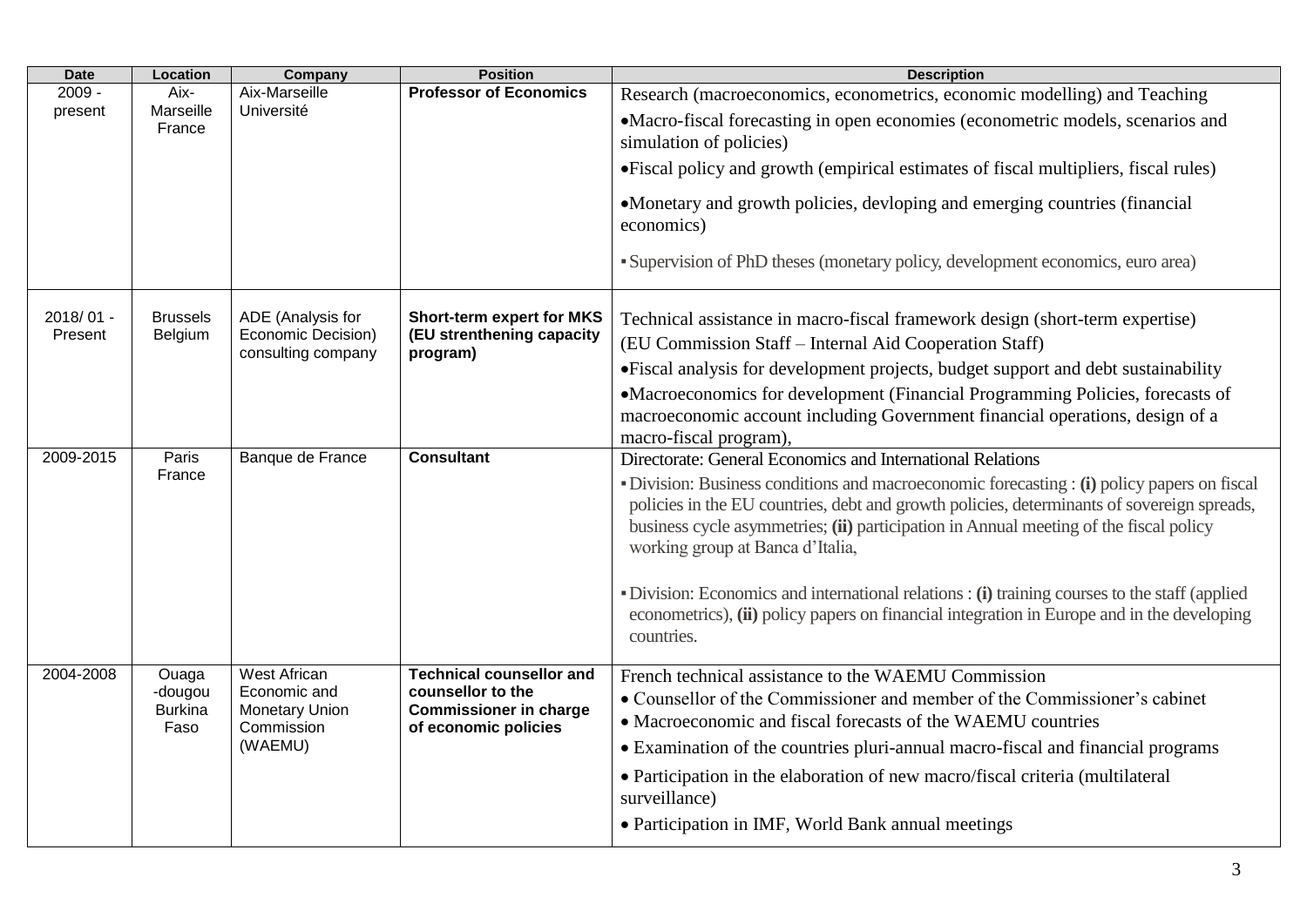| <b>Date</b> | <b>Location</b>                                                                     | Company         | <b>Position</b>                                                                                    | <b>Description</b>                                                                  |
|-------------|-------------------------------------------------------------------------------------|-----------------|----------------------------------------------------------------------------------------------------|-------------------------------------------------------------------------------------|
|             |                                                                                     |                 |                                                                                                    | • Participation of the Annual meeting of the Ministers of Finance of the Zone Franc |
|             |                                                                                     |                 | References: Eloge Houessou, Director of Multilateral Surveillance, email: eloge.houessou@uemoa.int |                                                                                     |
| 2000-2003   | Université<br>Paris 12<br>And<br>Ecole<br>Nationale<br>des Ponts<br>et<br>Chaussées | Paris<br>France | <b>Professor of Economics</b>                                                                      | Research and Teaching<br>Fields: applied econometrics, macroeconomic policies       |

### **15. Others information (e.g, Publications)**

# Scientific awards

**Prix Turgot 2014 du meilleur livre d'économie financière** pour l'ouvrage *Les politiques budgétaires dans la crise, comprendre les enjeux actuels et les défis futurs*, De Boeck (avec C. Bouthevillain, P. Froute, L. Paul)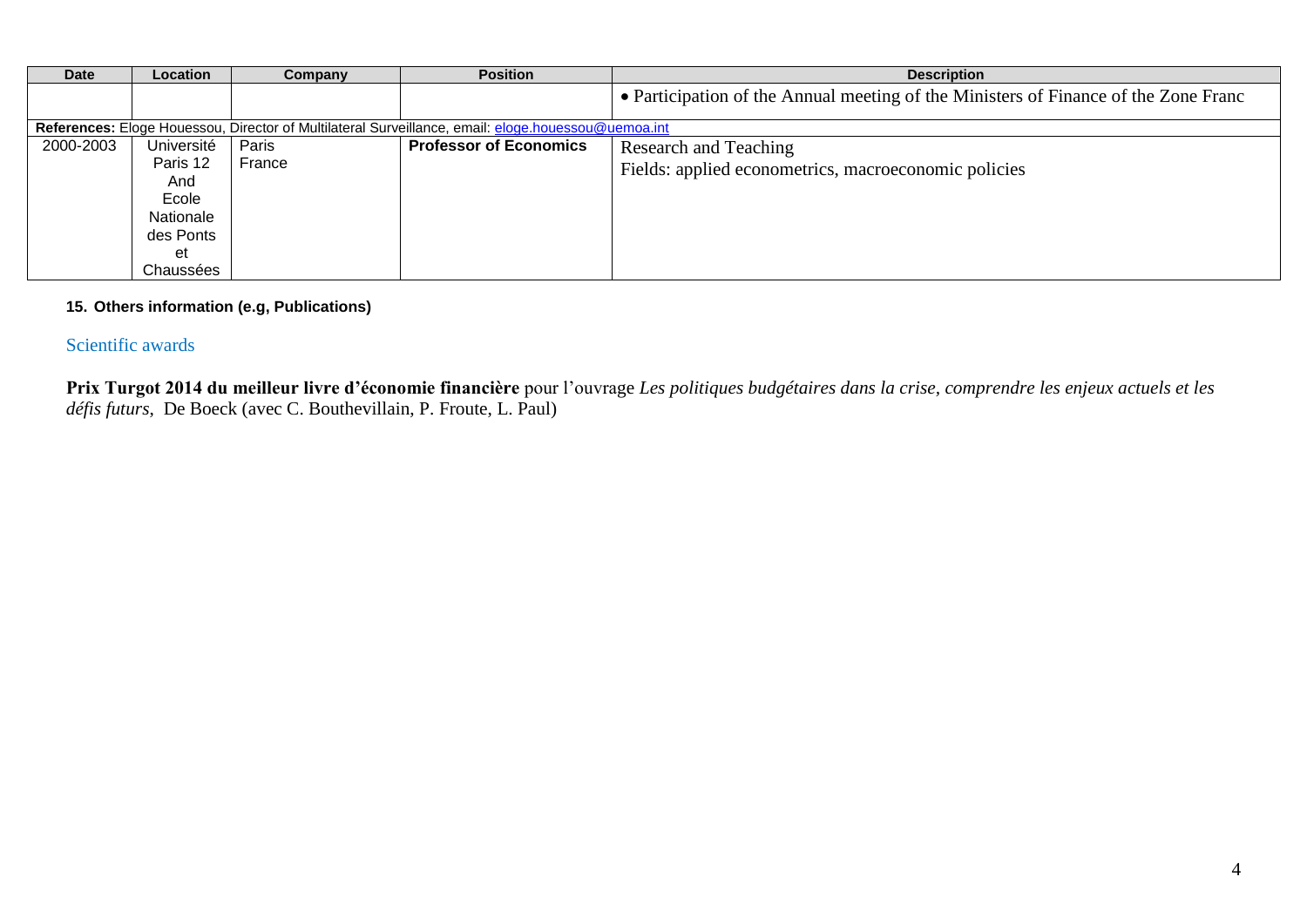**Mention d'honneur du prix Turgot 2011** pour l'ouvrage *Après la crise, les politiques économiques dans le monde*, Ed. Economica (avec A. Sand)

# Books

Les pauvres vont-ils révolutionner le 21<sup>ème</sup> siècle?, Atlande, 2018.

Austérité budgétaire, remède ou poison, (avec M. Aloy et A. Péguin-Feissolle), Préface de M. Aglietta, Atlande, 2017.

Les politiques budgétaires dans la crise. Comprendre les enjeux actuels et les défis futurs, avec C. Bouthevillain, P. Frouté, et L. Paul, De Boeck, 2013.

Après la crise, les politiques économiques dans le monde, avec A. Sand, Economica, 2010.

Enjeux des politiques macroéconomiques des pays de l'UEMOA, avec A. Sakho, Economica, 2008.

Politique budgétaire et dette dans les pays de l'UEMOA, avec E. Houessou, et E. Nonfodji, Economica, 2007.

Les stratégies économiques des entreprises, avec H. Sultan-Taïeb, Ed. Economica, 2002.

Croissance, fluctuations et chaos, Economica, 1998.

# Reports

Thomas Brand, Gilles Dufrénot, Antoine Mayerowitz, Taux de croissance potentielle et taux d'intérêt naturels : estimation pour les pays industrialisés, chapitre 4, dans, Michel Aglietta (Dir.), Repenser le régime de croissance, Rapport pour l'Institut CDC pour la Recherche, 2018.

Gilles Dufrénot, Anne Faivre, Les déterminants de l'inflation en longue période, chapitre 5, dans, Michel Aglietta (Dir.), Repenser le régime de croissance, Rapport pour l'Institut CDC pour la Recherche, 2018.

Marcel Aloy, Gilles Dufrénot, Anne Péguin-Feissolle, Politiques budgétaires et soutenabilité de la croissance dans les pays européens de la Méditerranée, Rapport pour la Caisse des Dépôts et Consignations, Institut CDC pour la Recherche, 2015.

Michel Aglietta, Nil Bayik, Thomas Brand, Benjamin Carton, Evelyne Dourille, Gilles Dufrénot, Karim Triki, Dettes publiques en zone euro: enseignements de l'histoire et stratégie pour l'avenir, Rapport pour la Caisse des Dépôts et Consignations, Institut CDC pour la Recherche, 2014.

# Participation in collective books

Michel Aglietta, Gilles Dufrénot, Anne Faivre, Inflation et macroéconomie dans la globalisation, dans Jézabel Couppey-Soubeyran (eds), L'économie Mondiale, Editions La découverte, 2018.

Julien Acalin, Bruno Cabrillac, Gilles Dufrénot, Luc Jacolin, Samuel Diop, Financial integration and business cycle synchronization in Sub-Saharan Africa, in, Fredj Jawadi (ed.), Uncertainty, expectations and asset price dynamics: essays in the honor of Georges Prat, Springer Verlag, 2018.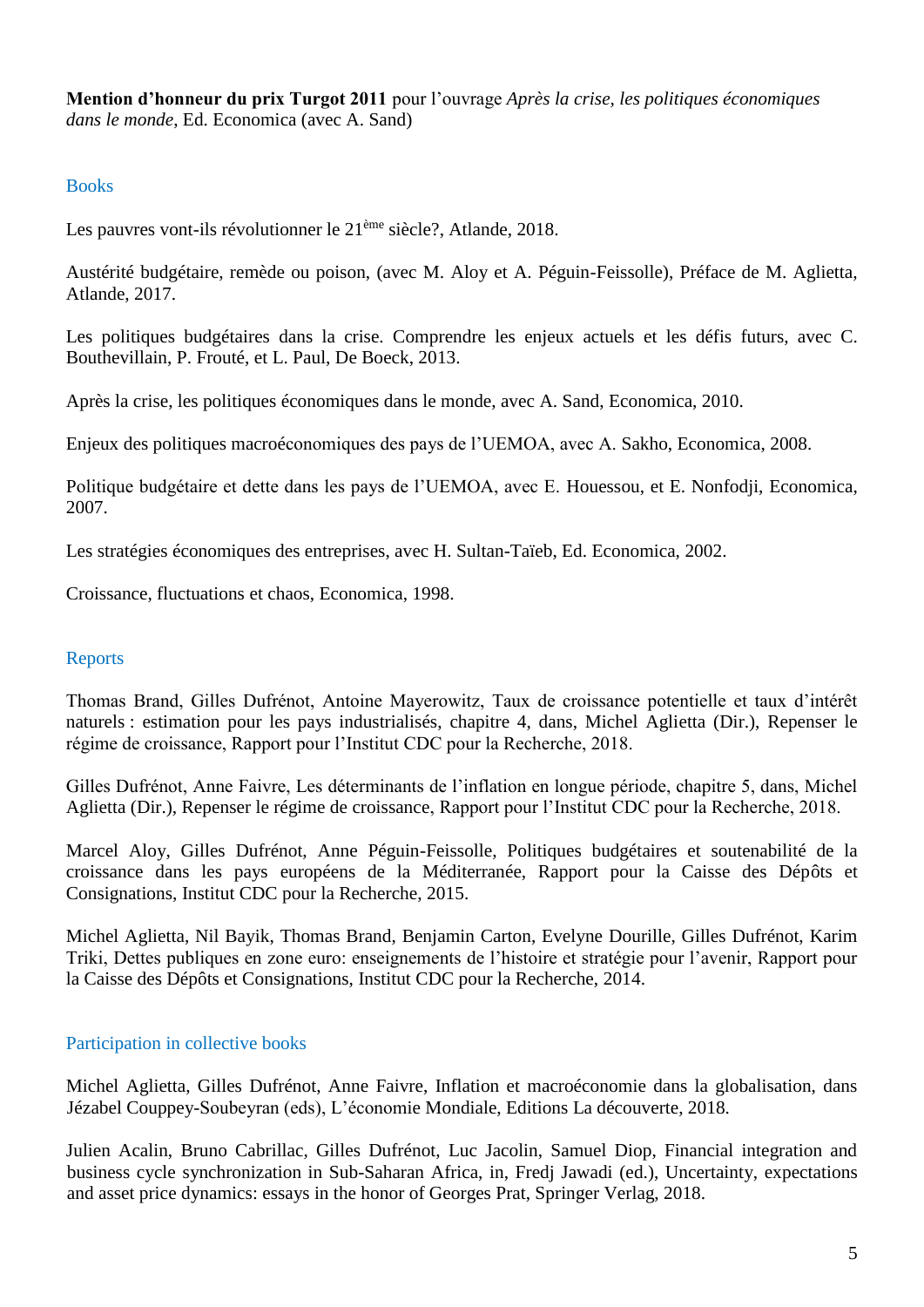Marcel Aloy, Gilles Dufrénot, A comparison of the Fed's and ECB's strategies during the subprime crisis, in, William Barnett & Fredj Jawadi (eds.), Monetary policy in the context of the financial crisis: new challenges and lessons, Emerald Publishing, 2015.

Gilles Dufrénot, Olivier Damette, Philippe Frouté, Anticipated macroeconomic fundamentals, sovereign spreads, and regime switching: the case of the euro area, in, Gilles Dufrénot, Fredj Jawadi, Wael Louhichi (eds), Market microstructure and nonlinear dynamics: keeping financial crisis in context, Springer Verlag, 2014.

Marcel Aloy, Gilles De Truchis, Gilles Dufrénot, Benjamin Keddad, Shift volatility transmission in East-Asian equity markets: new indicators, in, Gilles Dufrénot, Fredj Jawadi, Wael Louhichi (eds), Market microstructure and nonlinear dynamics: keeping financial crisis in context, Springer Verlag, 2014.

# Guest editor

Gilles Dufrénot, Fredj Jawadi, Alexander Mihailov, Recent developments in macro-econometric modelling: theory and applications, Econometrics, 2018, 6(2).

Gilles Dufrénot, Fredj Jawadi, Recent developments of switching models for financial data, Studies in Nonlinear Dynamics and Econometrics, 2017, 21(1).

Gilles Dufrénot, Fredj Jawadi, Recent developments in decision-making, monetary policy and financial markets, Economic Modelling, 2016, 52-A.

Antonio Afonso, Michael Arghyrou, Gillles Dufrénot, Economic and financial adjustments in the EU, Economic Modelling, 2015, 44.

Vladimir Borgy, Carine Bouthevillain, Claude Diebolt, Gilles Dufrénot, New tools to assess fiscal and financial vulnerabilities in advanced economies, Applied Economics, 2014, 46(6).

Vladimir Borgy, Carine Bouthevillain, Gilles Dufrénot, Global imbalances and financial sector instabilities, International Journal of Economics and Finance, 2014, 19(1).

# Papers published (macroeconomic in developed countries)

Gilles Dufrénot, Fredj Jawadi & Guillaume Khayat, 2018. A model of fiscal dominance under the Reinhart conjecture," Journal of Economic Dynamics and Control, sous presse.

Gilles Dufrénot & Anne-Charlotte Paret, 2018, Sovereign debts in emerging market countries: not all of them are serial defaulters, Applied Economics, sous presse.

Gilles Dufrénot & Guillaume Khayat, 2017. Monetary policy switching in the euro area and multiple steady states: an empirical investigation, Macroeconomic Dynamics, 21(5), 1175-1188.

Karine Gente, Gilles Dufrénot & Frédia Monsia, 2016. Macroeconomic imbalances, financial stress and fiscal vulnerability in the euro area before the debt crises: A market view, Journal of International Money and Finance, 67,123-146.

Gilles Dufrénot, Aurélia Jambois, Laurine Jambois & Anwar Khayat, 2016. Regime-dependent fiscal multipliers in the United States, Open Economies Review, 27, 923-944.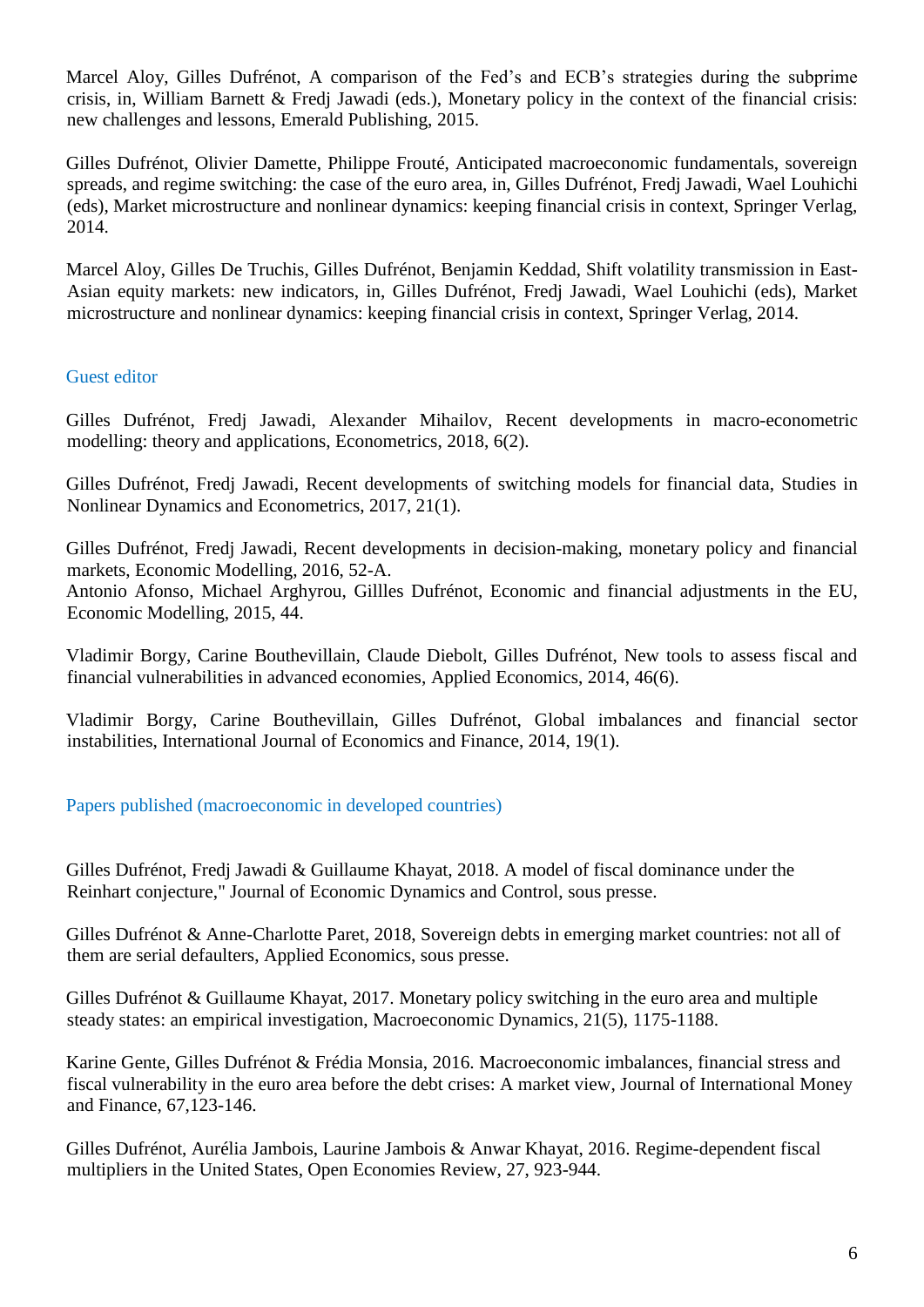Carine Bouthevillain and Gilles Dufrénot, 2016. Fiscal policies enhancing growth in Europe: Does one size fit all?, Oxford Economic Papers, 68(4), 1146-1165.

Luca Agnelo & Gilles Dufrénot & Ricardo Sousa, 2015. [Nonlinear](http://ideas.repec.org/a/taf/applec/v46y2014i6p587-588.html) effects of asset prices on fiscal policy: evidence from the UK, Italy and Spain, [Economic](http://ideas.repec.org/s/taf/applec.html) Modelling, 44, 358-362.

Marcel Aloy & Gilles Dufrénot & Anne Péguin-Feissolle, 2014. [Is financial repression a solution to](http://ideas.repec.org/a/taf/applec/v46y2014i6p629-637.html)  [reduce fiscal vulnerability? The example of France since the end of World War II,](http://ideas.repec.org/a/taf/applec/v46y2014i6p629-637.html) [Applied Economics,](http://ideas.repec.org/s/taf/applec.html) 46(6), pages 629-637.

Luca Agnello & Gilles Dufrénot & Ricardo Sousa, 2013. [Using time-varying transition probabilities in](http://ideas.repec.org/a/eee/ecmode/v34y2013icp25-36.html)  [Markov switching processes to adjust US fiscal policy for asset prices,](http://ideas.repec.org/a/eee/ecmode/v34y2013icp25-36.html) [Economic Modelling,](http://ideas.repec.org/s/eee/ecmode.html) Elsevier, vol. 34(C), pages 25-36.

Marcel aloy, Charles Lai Tong, Anne Peguin-Feissolle, Gilles Dufrénot, 2013. [A smooth transition long](http://ideas.repec.org/a/bpj/sndecm/v17y2013i3p281-296n4.html)[memory model,](http://ideas.repec.org/a/bpj/sndecm/v17y2013i3p281-296n4.html) [Studies in Nonlinear Dynamics & Econometrics,](http://ideas.repec.org/s/bpj/sndecm.html) 17(3), 281-296.

Agnello Luca, Dufrénot Gilles, Sousa Ricardo M., 2013. [Using time-varying transition probabilities in](http://ideas.repec.org/a/eee/ecmode/v34y2013icp25-36.html)  [Markov switching processes to adjust US fiscal policy for asset prices,](http://ideas.repec.org/a/eee/ecmode/v34y2013icp25-36.html) [Economic Modelling,](http://ideas.repec.org/s/eee/ecmode.html) 34(C), 25-36.

Dufrénot, Gilles, Malik Sheheryar, 2012. [The changing role of house price dynamics over the business](http://ideas.repec.org/a/eee/ecmode/v29y2012i5p1960-1967.html)  [cycle,](http://ideas.repec.org/a/eee/ecmode/v29y2012i5p1960-1967.html) [Economic Modelling,](http://ideas.repec.org/s/eee/ecmode.html) 29(5), 1960-1967.

Carine Bouthevillain, Gilles Dufrénot, Pierre Jaillet, 2011. [New Challenges for Public Debt in Advanced](http://ideas.repec.org/a/cai/recosp/reco_626_0971.html)  [Economies,](http://ideas.repec.org/a/cai/recosp/reco_626_0971.html) [Revue Economique,](http://ideas.repec.org/s/cai/recosp.html) 62(6), pages 971-974.

Carine Bouthevillain, Gilles Dufrénot, 2011. [Are the effects of fiscal changes different in times of crisis](http://ideas.repec.org/a/cai/repdal/redp_213_0371.html)  [and non-crisis? The French case,](http://ideas.repec.org/a/cai/repdal/redp_213_0371.html) [Revue d'économie politique,](http://ideas.repec.org/s/cai/repdal.html) 121(3), 371-407.

Carine Bouthevillain, Gilles Dufrénot, Pierre Jaillet, 2011. [Nouveaux défis pour la dette publique dans les](http://ideas.repec.org/a/cai/recosp/reco_626_0965.html)  [pays avancés,](http://ideas.repec.org/a/cai/recosp/reco_626_0965.html) [Revue économique,](http://ideas.repec.org/s/cai/recosp.html) 62(6), 965-969.

Dufrénot Gilles, Mignon Valérie, Péguin-Feissolle, Anne, 2011. [The effects of the subprime crisis on the](http://ideas.repec.org/a/eee/ecmode/v28y2011i5p2342-2357.html)  [Latin American financial markets: An empirical assessment,](http://ideas.repec.org/a/eee/ecmode/v28y2011i5p2342-2357.html) [Economic Modelling,](http://ideas.repec.org/s/eee/ecmode.html) 28(5), 2342-2357.

Dufrénot Gilles, Lardic, Sandrine, Mathieu Laurent, Mignon Valérie, Péguin-Feissolle Anne, 2008. [Explaining the European exchange rates deviations: Long memory or non-linear adjustment?,](http://ideas.repec.org/a/eee/intfin/v18y2008i3p207-215.html) [Journal of](http://ideas.repec.org/s/eee/intfin.html)  [International Financial Markets, Institutions and Money,](http://ideas.repec.org/s/eee/intfin.html) 18(3), 207-215.

Mohamed Boutahar, Gilles Dufrénot, Anne Péguin-Feissolle, 2008. [A Simple Fractionally Integrated](http://ideas.repec.org/a/kap/compec/v31y2008i3p225-241.html)  [Model with a Time-varying Long Memory Parameter t ,](http://ideas.repec.org/a/kap/compec/v31y2008i3p225-241.html) [Computational Economics,](http://ideas.repec.org/s/kap/compec.html) 31(3), 225-241.

Gilles Dufrénot, Dominique Guegan, Anne Peguin-Feissolle, 2008. [Changing-regime volatility: a](http://ideas.repec.org/a/taf/apfiec/v18y2008i7p519-526.html)  [fractionally integrated SETAR model,](http://ideas.repec.org/a/taf/apfiec/v18y2008i7p519-526.html) [Applied Financial Economics,](http://ideas.repec.org/s/taf/apfiec.html) 18(7), 519-526.

Gilles Dufrénot, Laurent Mathieu, Valérie Mignon, Anne Péguin-Feissolle, 2006. [Persistent](http://ideas.repec.org/a/taf/applec/v38y2006i2p203-229.html)  [misalignments of the European exchange rates: some evidence from non-linear cointegration,](http://ideas.repec.org/a/taf/applec/v38y2006i2p203-229.html) [Applied](http://ideas.repec.org/s/taf/applec.html)  [Economics,](http://ideas.repec.org/s/taf/applec.html) 38(2), 203-229.

Dufrénot Gilles & Guégan, Dominique & Péguin-Feissolle, Anne, 2005. [Modelling squared returns using](http://ideas.repec.org/a/eee/ecolet/v86y2005i2p237-243.html)  [a SETAR model with long-memory dynamics,](http://ideas.repec.org/a/eee/ecolet/v86y2005i2p237-243.html) [Economics Letters,](http://ideas.repec.org/s/eee/ecolet.html) 86(2), 237-243.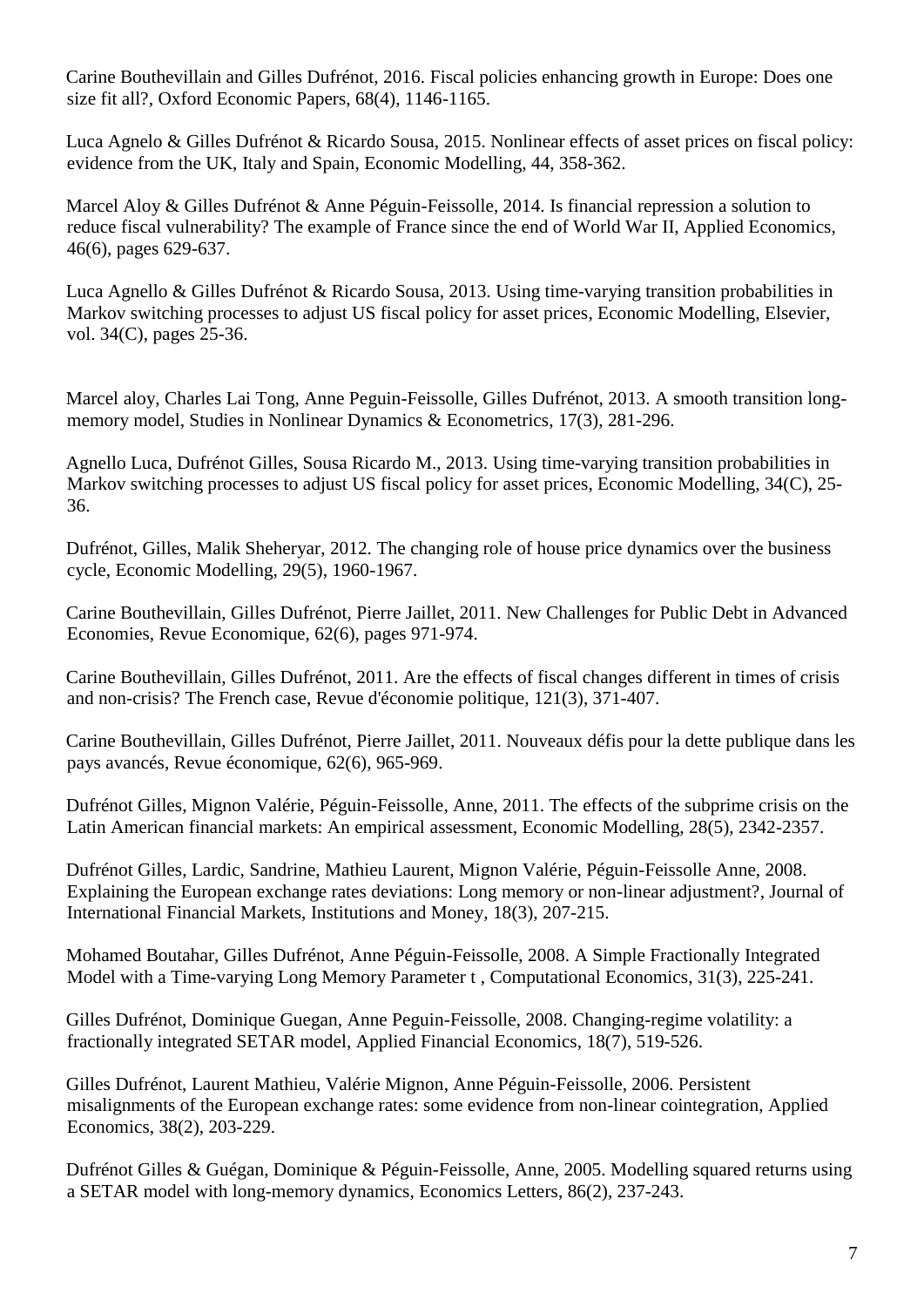Dufrénot, Gilles & Guégan, Dominique & Péguin-Feissolle, Anne, 2005. [Long-memory dynamics in a](http://ideas.repec.org/a/eee/intfin/v15y2005i5p391-406.html)  SETAR model - [applications to stock markets,](http://ideas.repec.org/a/eee/intfin/v15y2005i5p391-406.html) [Journal of International Financial Markets, Institutions and](http://ideas.repec.org/s/eee/intfin.html)  [Money,](http://ideas.repec.org/s/eee/intfin.html) Elsevier, vol. 15(5), pages 391-406, December.

Gilles Dufrénot & Sandrine Lardic & Laurent Mathieu & Valérie Mignon & Anne Péguin-Feissolle, 2004. [Coïntégration entre les taux de change et les fondamentaux. Changement de régime ou mémoire](http://ideas.repec.org/a/cai/recosp/reco_553_0449.html)  [longue ?,](http://ideas.repec.org/a/cai/recosp/reco_553_0449.html) [Revue économique,](http://ideas.repec.org/s/cai/recosp.html) Presses de Sciences-Po, vol. 55(3), pages 449-458.

Gilles Dufrénot & Vêlayoudom Marimoutou & Anne Péguin-Feissolle, 2004. [Modeling the volatility of](http://ideas.repec.org/a/cai/repdal/redp_144_0453.html)  [the US SαP 500 index using an LSTGARCH model,](http://ideas.repec.org/a/cai/repdal/redp_144_0453.html) [Revue d'économie politique,](http://ideas.repec.org/s/cai/repdal.html) 10(4), 453-465.

Valérie Mignon & Gilles Dufrénot & Slim Chaouachi, 2004. [Modelling the misalignments of the Dollar-](http://ideas.repec.org/a/ebl/ecbull/eb-04c20019.html)[Sterling real exchange rate: A nonlinear cointegration perspective,](http://ideas.repec.org/a/ebl/ecbull/eb-04c20019.html) [Economics Bulletin,](http://ideas.repec.org/s/ebl/ecbull.html) 3(19), 1-11.

Dufrénot, Gilles & Mignon, Valerie & Peguin-Feissolle, Anne, 2004. [Business cycles asymmetry and](http://ideas.repec.org/a/eee/ecmode/v21y2004i1p37-71.html)  [monetary policy: a further investigation using MRSTAR models,](http://ideas.repec.org/a/eee/ecmode/v21y2004i1p37-71.html) [Economic Modelling,](http://ideas.repec.org/s/eee/ecmode.html) 21(1), 37-71.

Valérie Mignon & Gilles Dufrénot, 2004. [Modeling the French Consumption Function Using SETAR](http://ideas.repec.org/a/ebl/ecbull/eb-04c20018.html)  [Models,](http://ideas.repec.org/a/ebl/ecbull/eb-04c20018.html) [Economics Bulletin,](http://ideas.repec.org/s/ebl/ecbull.html) 3(20), 1-16.

# Papers published (emerging and developing countries)

Fred Célimène, Gilles Dufrénot, Gisèle Mophou & Gaston N'Guérékata, 2016. [Tax evasion, tax corruption and](http://ideas.repec.org/p/wdi/papers/2013-1043.html)  [stochastic growth,](http://ideas.repec.org/p/wdi/papers/2013-1043.html) Economic Modelling, 52 (A), 251-258.

Gilles Dufrénot, 2016. [L'Amérique](http://ideas.repec.org/p/wdi/papers/2013-1043.html) latine dans la globalisation financière : a-t-on appris des crises passées?, Revue d'Economie Financière, 124(4), 61-77.

Gilles Dufrénot & Hélène Ehrhart, 2015, "The ECOWAS countries' growth rates: what makes them similar and what makes them different? A quantile regression analysis", Canadian Journal of Development Studies, 36(3), 345-365.

Fadia Al Hajj & Gilles Dufrénot & Kimiko Sugimoto & Romain Wolff, 2015, "Reactions to shocks and monetary policy regimes: inflation targeting versus flexible currency board in sub-Saharan Africa", The Developing Economies, 53(4), 237-271.

Gilles Dufrénot & Benjamin Keddad, 2014, "Spillover effects of the 2008 financial crisis on the volatility of the Indian equity markets: coupling or uncoupling? A study on sector-based data", International Review of Financial analysis, Elsevier, 33, 17-32.

Gilles Dufrénot, Adelya Ospanova & Alain. Sand, 2014. ["A small macro econometric model for Kazakhstan: a](http://ideas.repec.org/p/hal/wpaper/halshs-00926223.html)  [retrospective of alternative economic policies undertaken during the transition process,](http://ideas.repec.org/p/hal/wpaper/halshs-00926223.html) Economic Change and Restructuring, Springer Verlag, 47(1), 1-39.

Gilles Dufrénot, Kimiko Sugimoto, 2013. [West African Single Currency and Competitiveness,](http://ideas.repec.org/a/bla/rdevec/v17y2013i4p763-777.html) [Review of](http://ideas.repec.org/s/bla/rdevec.html)  [Development Economics,](http://ideas.repec.org/s/bla/rdevec.html) 17(4), 763-777.

Gilles Dufrénot, Valérie Mignon, Théo Naccache, 2012[. The slow convergence of per capita income between the](http://ideas.repec.org/p/not/notcre/09-03.html)  [developing countries: "growth resistance" and sometimes "growth tragedy".](http://ideas.repec.org/p/not/notcre/09-03.html) Bulletin of Economic Research, 64(4), 470-508.

Gilles Dufrénot, 2011. ["Monetary autonomy in the West African countries: What do the policy rules tell us?,](http://ideas.repec.org/a/wly/jintdv/v23y2011i1p63-81.html)" [Journal of International Development,](http://ideas.repec.org/s/wly/jintdv.html) 23(1), 63-81.